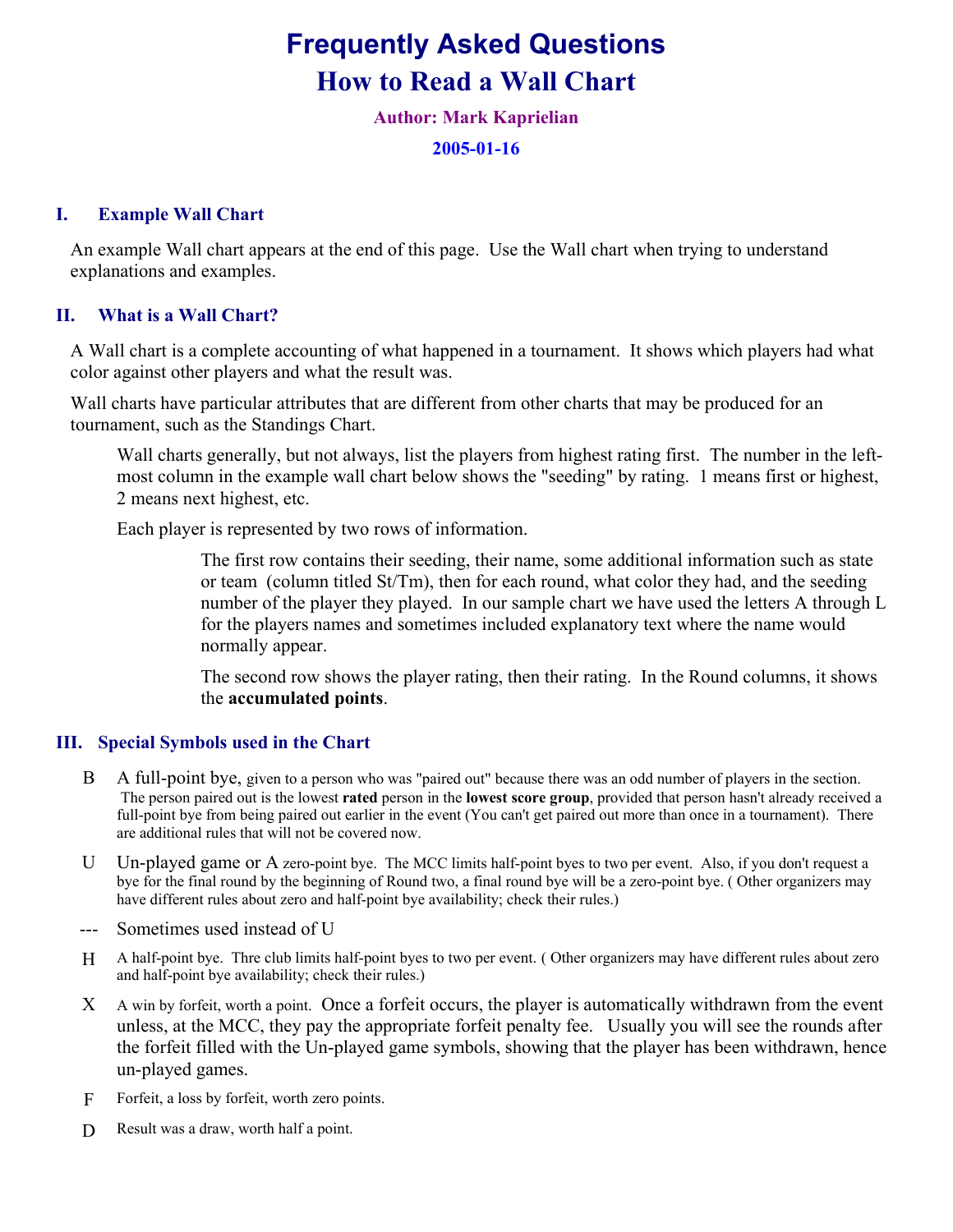## IV. Example Wall Chart explained

| $\mathbf{1}$   | Round 1 | Was White against player         | 8 and won   | Total points after round $= 1$                           |
|----------------|---------|----------------------------------|-------------|----------------------------------------------------------|
|                | Round 2 | Was <b>Black</b> against player  | 6 and lost  | Total points still $= 1$                                 |
|                | Round 3 | Was to play player               | 9 and won   | by Forfeit, shown by the $X$ .<br>Total points now $= 2$ |
|                |         | Round 4 Was White against player | 4 and won   | Total points now $=$ 3                                   |
|                |         |                                  |             |                                                          |
| $\overline{2}$ | Round 1 | Was <b>Black</b> against player  | 9 and lost  | Total points after round = $0$                           |
|                | Round 2 | Was <b>Black</b> against player  | 10 and lost | Total points still $= 0$                                 |
|                | Round 3 | Was White against player         | 11 and lost | Total points $still = 0$                                 |
|                | Round 4 | Was Black against player         | 8 and lost  | Total points still $= 0$                                 |
|                |         |                                  |             |                                                          |
| 3              | Round 1 | Was White against player         | 10 and lost | Total points after round = $0$                           |
|                | Round 2 | Was <b>Black</b> against player  | 12 and won  | Total points now $= 1$                                   |
|                | Round 3 | Was White against player         | 8 and won   | Total points now $= 2$                                   |
|                |         | Round 4 Was Black against player | 6 and won   | Total points now $=$ 3                                   |
|                |         |                                  |             |                                                          |
| $\overline{4}$ | Round 1 | Was <b>Black</b> against player  | 10 and won  | Total points after round $= 1$                           |
|                | Round 2 | Given a 1/2 point bye            |             | Total points now = $11/2$                                |
|                | Round 3 | Was White against player         | 8 and won   | Total points now = $2 \frac{1}{2}$                       |
|                | Round 4 | Was <b>Black</b> against player  | 6 and lost  | Total points now = $2 \frac{1}{2}$                       |
|                |         |                                  |             |                                                          |
| 5              | Round 1 | Was White against player         | 12 and won  | Total points after round $= 1$                           |
|                |         | Round 2 Was Black against player | 9 and won   | Total points now $= 2$                                   |
|                |         | Round 3 Was White against player | 6 and won   | Total points now $=$ 3                                   |
|                | Round 4 | Withdrew                         |             | Total points now $=$ 3                                   |
|                |         |                                  |             |                                                          |
| 6              | Round 1 | Was Black against player         | 13 and won  | Total points after round $= 1$                           |
|                | Round 2 | Was White against player         | 1 and won   | Total points now $= 2$                                   |
|                | Round 3 | Was <b>Black</b> against player  | 5 and lost  | Total points now $= 2$                                   |
|                |         | Round 4 Was White against player | 3 and lost  | Total points now $= 2$                                   |

7 This player did not register to play until the night of Round 3, so was given 2 half-point byes in accordance with MCC rules.

| Round 1 $1/2$ point for the round | Total points after round = $1/2$ |
|-----------------------------------|----------------------------------|
| Round 2 $1/2$ point for the round | Total points now $= 1$           |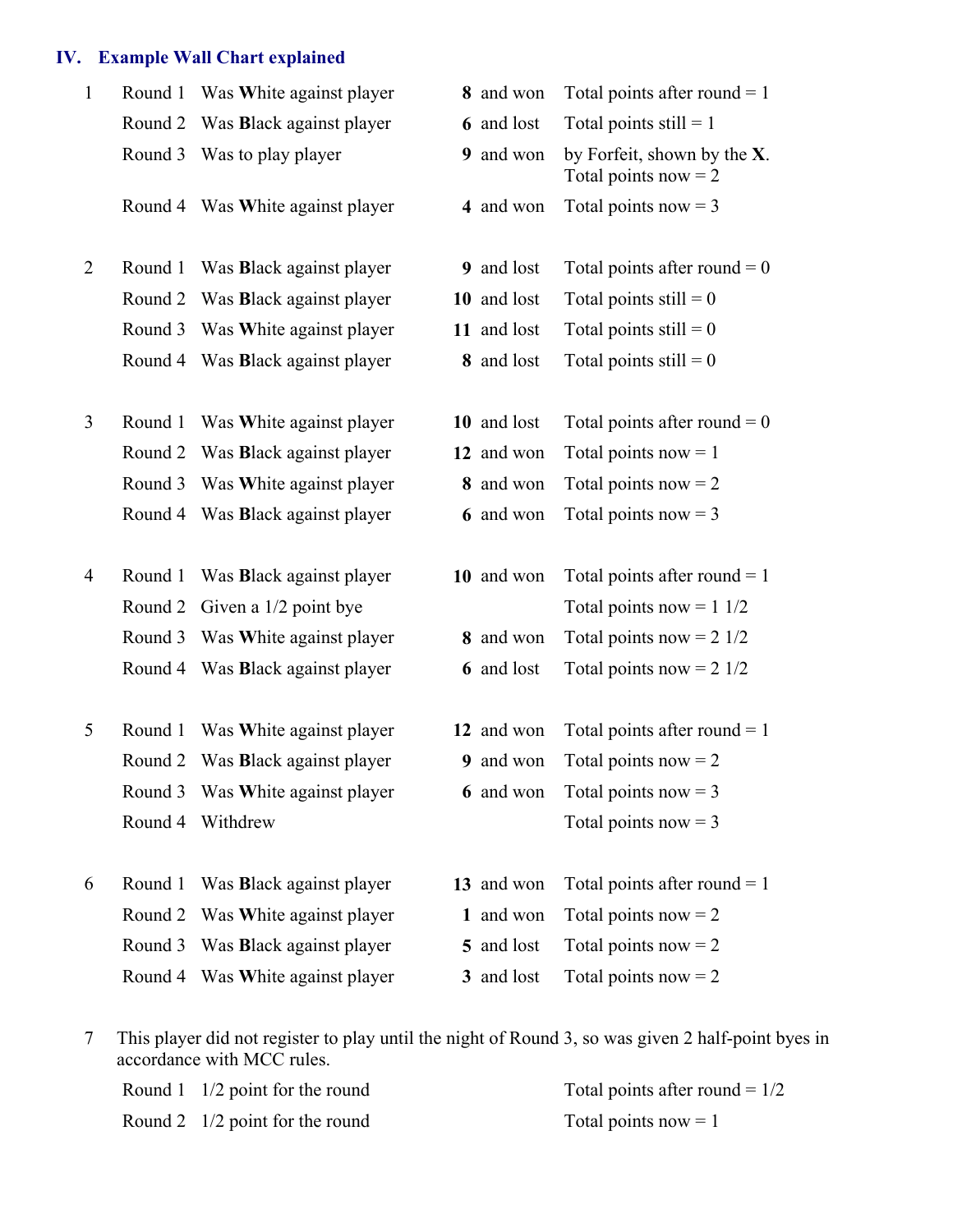|   | Round 3 Was White against player |            | 13 and won Total points now = $2 \times 2 \times 10^5$ |
|---|----------------------------------|------------|--------------------------------------------------------|
|   | Round 4 Was Black against player |            | 10 and won Total points now = 3                        |
|   |                                  |            |                                                        |
| 8 | Round 1 Was Black against player | 1 and lost | Total points after round $= 0$                         |
|   | Round 2 Was White against player |            | 11 and won Total points now $= 1$                      |
|   | Round 3 Was Black against player |            | 3 and won Total points now $= 2$                       |
|   | Round 4 Was White against player | 2 and lost | Total points now $= 2$                                 |

9 This player did not show up to play, and was given a Forfeit Loss and was then withdrawn in accordance with MCC rules.

|    | Round 1 | Was White against player         | $\boldsymbol{2}$ | Total points after round = $1/2$ |
|----|---------|----------------------------------|------------------|----------------------------------|
|    | Round 2 | Was White against player         | 5                | Total points now $= 1$           |
|    | Round 3 | Forfeited against                | $\mathbf{1}$     | Total points now $= 1$           |
|    |         | Round 4 Removed from the event   |                  | Total points now $= 1$           |
|    |         |                                  |                  |                                  |
| 10 | Round 1 | Was Black against player         | 3 and won        | Total points after round $= 1$   |
|    | Round 2 | Was White against player         | 2 and won        | Total points now $= 2$           |
|    | Round 3 | Was Black against player         | 4 and lost       | Total points now $= 2$           |
|    |         | Round 4 Was White against player | 7 and lost       | Total points now $= 2$           |
|    |         |                                  |                  |                                  |
| 11 | Round 1 | Was White against player         | 4 and lost       | Total points after round $= 0$   |
|    | Round 2 | Was <b>Black</b> against player  | 8 and lost       | Total points now $= 0$           |
|    | Round 3 | Was <b>Black</b> against player  | 2 and won        | Total points now $= 1$           |
|    | Round 4 | Was White against player         | 13 and won       | Total points now $= 2$           |
|    |         |                                  |                  |                                  |
| 12 | Round 1 | Was Black against player         | 5 and lost       | Total points after round $= 0$   |
|    | Round 2 | Was White against player         | 3 and lost       | Total points now $= 0$           |
|    | Round 3 | Withdrew from event              |                  | Total points now $= 0$           |
|    | Round 4 | Un-played                        |                  | Total points now $= 0$           |

13 In Round 3 there was an odd number of people, and this player was the lowest-rated player with the lowest score, so received a full-point bye for the round.

| Round 1 Was White against player |             | 2 and lost Total points after round $= 0$ |
|----------------------------------|-------------|-------------------------------------------|
| Round 2 Was Paired out           | $5^{\circ}$ | Total points now $= 1$                    |
| Round 3 Was Black against player |             | 1 and lost Total points now $= 1$         |
| Round 4 Was Black against player |             | and lost Total points now $= 1$           |